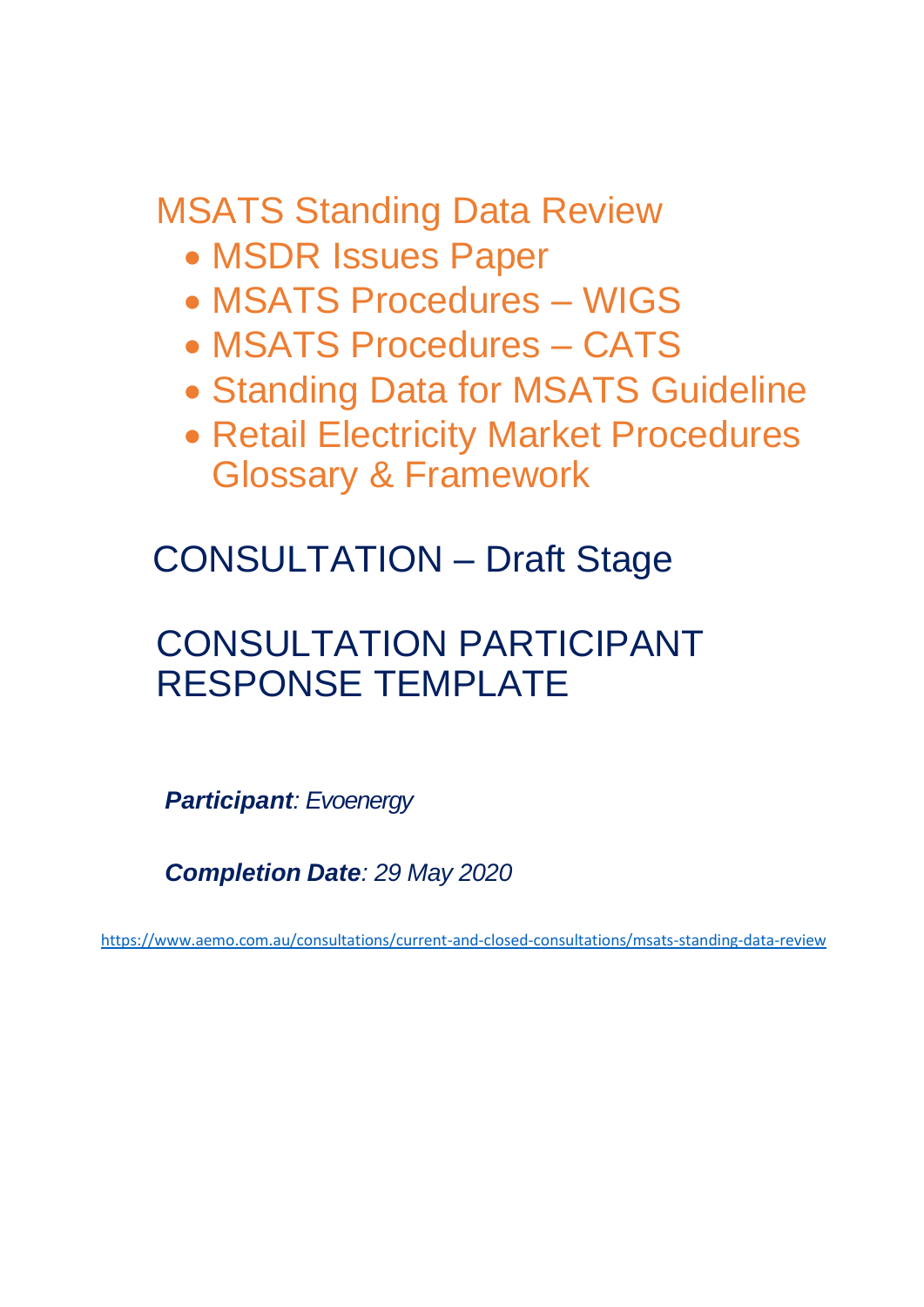# **Table of Contents**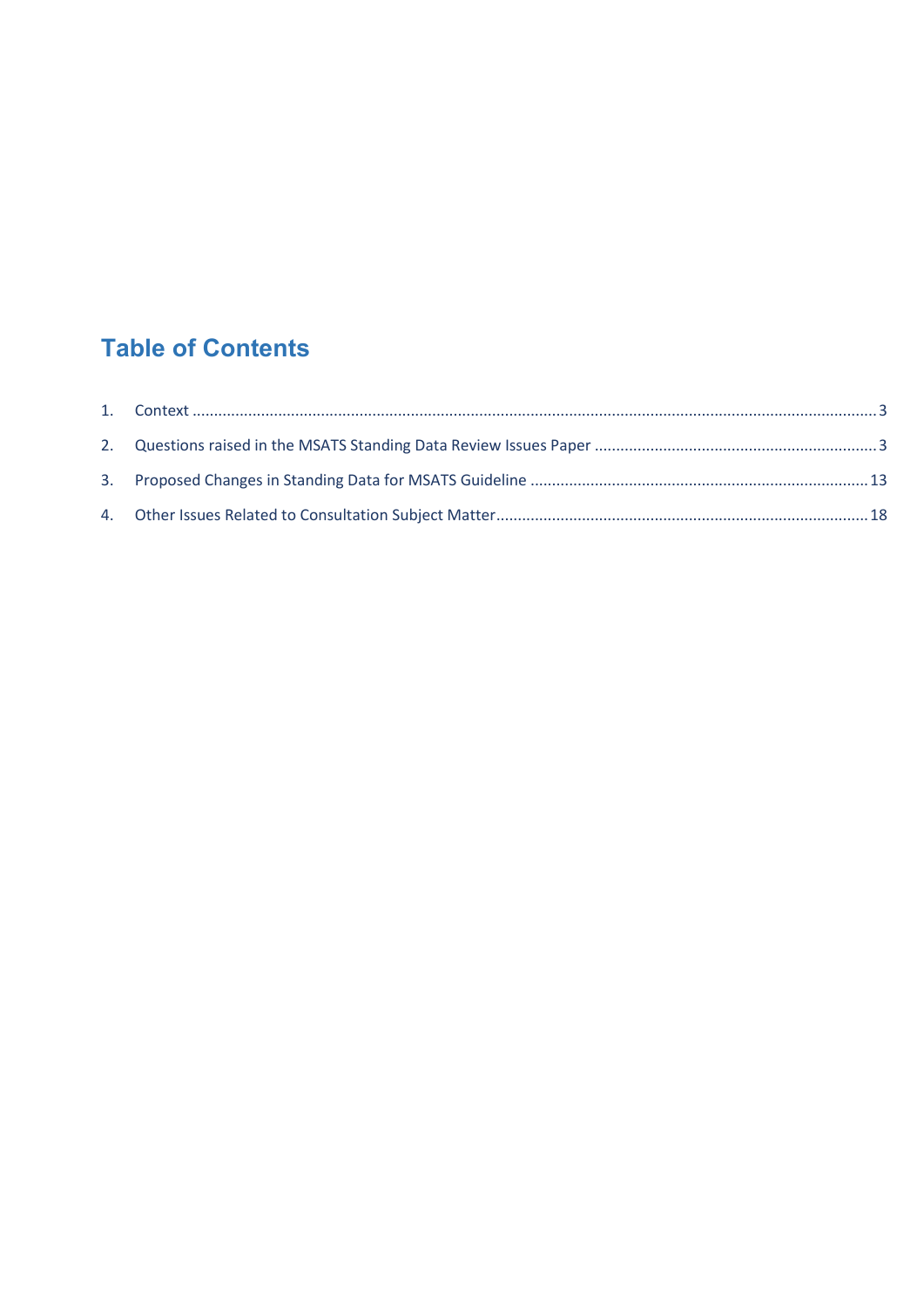# **1. Context**

This template is to assist stakeholders in giving feedback to the questions raised in the Draft Report about the proposed changes to the MSATS Standing Data.

## **2. Questions raised in the MSATS Standing Data Review Draft Report**

#### 2.1 Material Issues

<span id="page-2-1"></span><span id="page-2-0"></span>

| <b>Information</b><br>Category                                              | Question<br>No. | Question                                                                                                                                                                                                                                                                     | <b>Participant Comments</b>                                                                                                                                                                                                                                                                                                                                                                                                    |
|-----------------------------------------------------------------------------|-----------------|------------------------------------------------------------------------------------------------------------------------------------------------------------------------------------------------------------------------------------------------------------------------------|--------------------------------------------------------------------------------------------------------------------------------------------------------------------------------------------------------------------------------------------------------------------------------------------------------------------------------------------------------------------------------------------------------------------------------|
| Type 4a<br>Metering<br><b>Installation</b><br>(MRAM) Reason                 | 1.              | What are the key issues for AEMO to consider in working with<br>stakeholders to explore with the AEMC the potential benefits<br>of enhanced access to exception information?                                                                                                 | Any customer refusal to have a type 4 meter<br>with comms would want that known to any<br>prospective retailer. In the same instance, it<br>would be extremely useful for the new MP to<br>know what implications and technologies to<br>explore where a customer has requested new<br>metering, but an exemption is in place. Field<br>only needs to have a value 1 or 2, with 1 being<br>customer initiated, 2 being exempt. |
| <b>Metering</b><br><b>Installation</b><br><b>Transformer</b><br>Information | 2.              | In the cases where transformers have dual secondary<br>windings or more (500kV: 110V: 110V), how would<br>participants prefer to see those represented in the<br>enumerated list for VT Ratio, keeping in mind that a<br>transformer can have up to five secondary windings? | It would be preferred to list all the available<br>enumerated values, otherwise you make this<br>field varchar, but that means possibility of<br>rubbish values.                                                                                                                                                                                                                                                               |
| <b>Shared Fuse</b><br><b>Details</b>                                        | 3.              | Through what mechanism can a MC or MP communicate with<br>an LNSP to instigate shared isolation point status changes?                                                                                                                                                        | Best mechanism would be via a new B2B OWN<br>- Shared Fuse - Replaced, with the contained<br>completion and date within that automatically                                                                                                                                                                                                                                                                                     |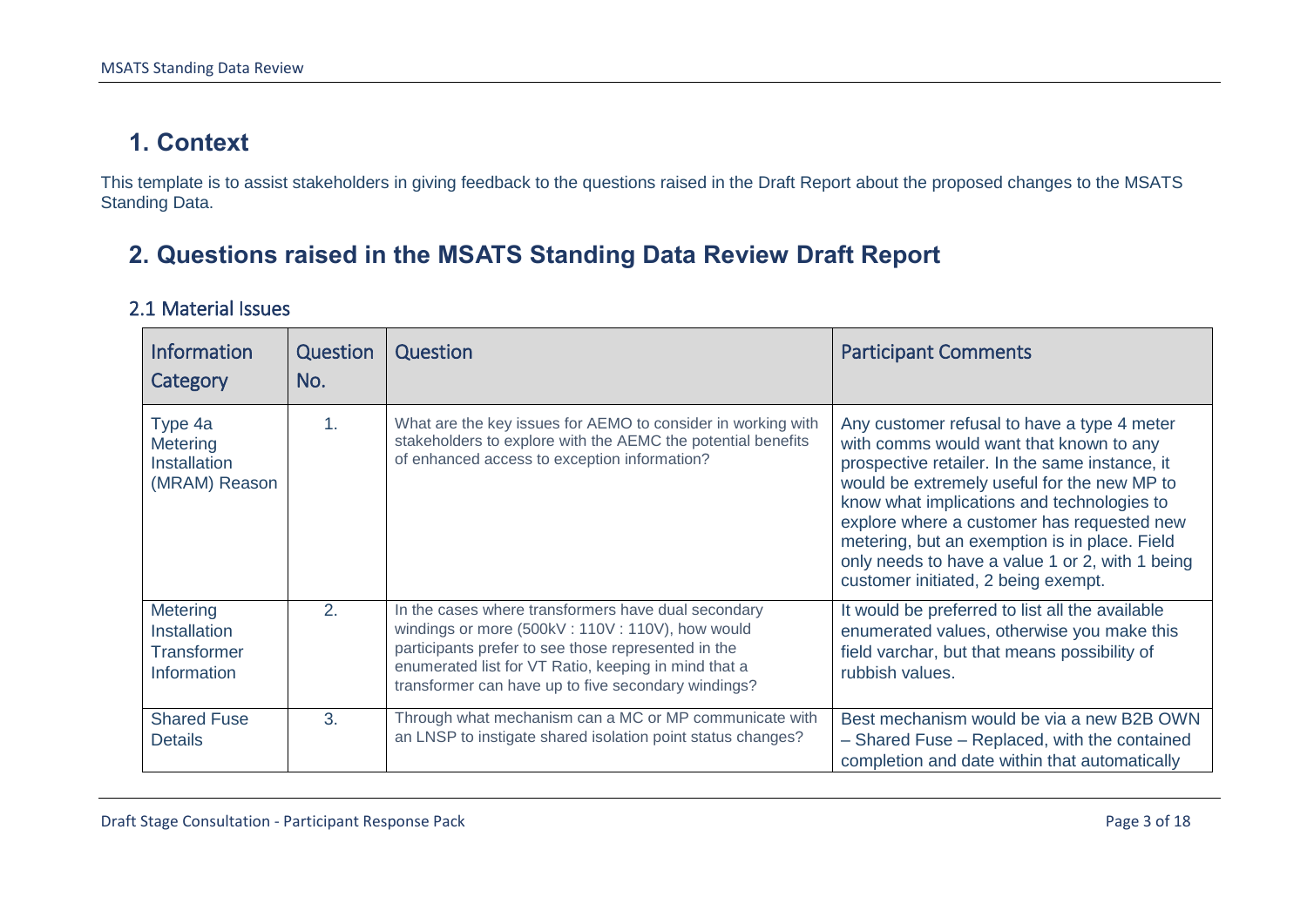| <b>Information</b><br>Category | Question<br>No. | Question                                                                                                                                                                                                                                                                                                                                                                                                                                                                                                                        | <b>Participant Comments</b>                                                                                                                                                                                     |
|--------------------------------|-----------------|---------------------------------------------------------------------------------------------------------------------------------------------------------------------------------------------------------------------------------------------------------------------------------------------------------------------------------------------------------------------------------------------------------------------------------------------------------------------------------------------------------------------------------|-----------------------------------------------------------------------------------------------------------------------------------------------------------------------------------------------------------------|
|                                |                 |                                                                                                                                                                                                                                                                                                                                                                                                                                                                                                                                 | triggers a CR5051 from the LNSP systems to<br>update MSATS.                                                                                                                                                     |
| <b>GPS</b><br>Coordinates      | 4.              | Please explain the benefits for expanding the GPS<br>coordinates field to cover all NMIs given this would be a<br>significant cost? For example, some multi-floor buildings<br>would have the same GPS coordinates so you may also need<br>to have elevation for which floor (assuming metering on each<br>unit)?                                                                                                                                                                                                               | As detailed in the many responses from<br>Distribution businesses, there is no benefit to<br>capture this information on existing meters<br>where data was not previously captured.                             |
|                                | 5.              | AEMO has applied the definition of rural using the<br>'Designated regional area postcodes' to gain consistency in<br>approach, however feedback indicates a mixed response to<br>this option. Is there an alternate NEM wide definition that<br>can be applied across the NEM? AEMO notes, for example, in<br>Queensland NMIs are required to be classified as urban, short<br>rural and long rural for Guaranteed Service Levels. Is there<br>something similar to this in other jurisdictions and can it be<br>applied there? | As per Ausgrid response, this field should be<br>Required only.                                                                                                                                                 |
|                                | 6.              | Do you agree with AEMO proposal? If yes, why? If no, why<br>not? Please provide reasons.                                                                                                                                                                                                                                                                                                                                                                                                                                        | As detailed in the many responses from<br>Distribution businesses, this will require system<br>changes, resource allocation therefore cost,<br>that the incumbent MPB will not have any<br>recourse to recover. |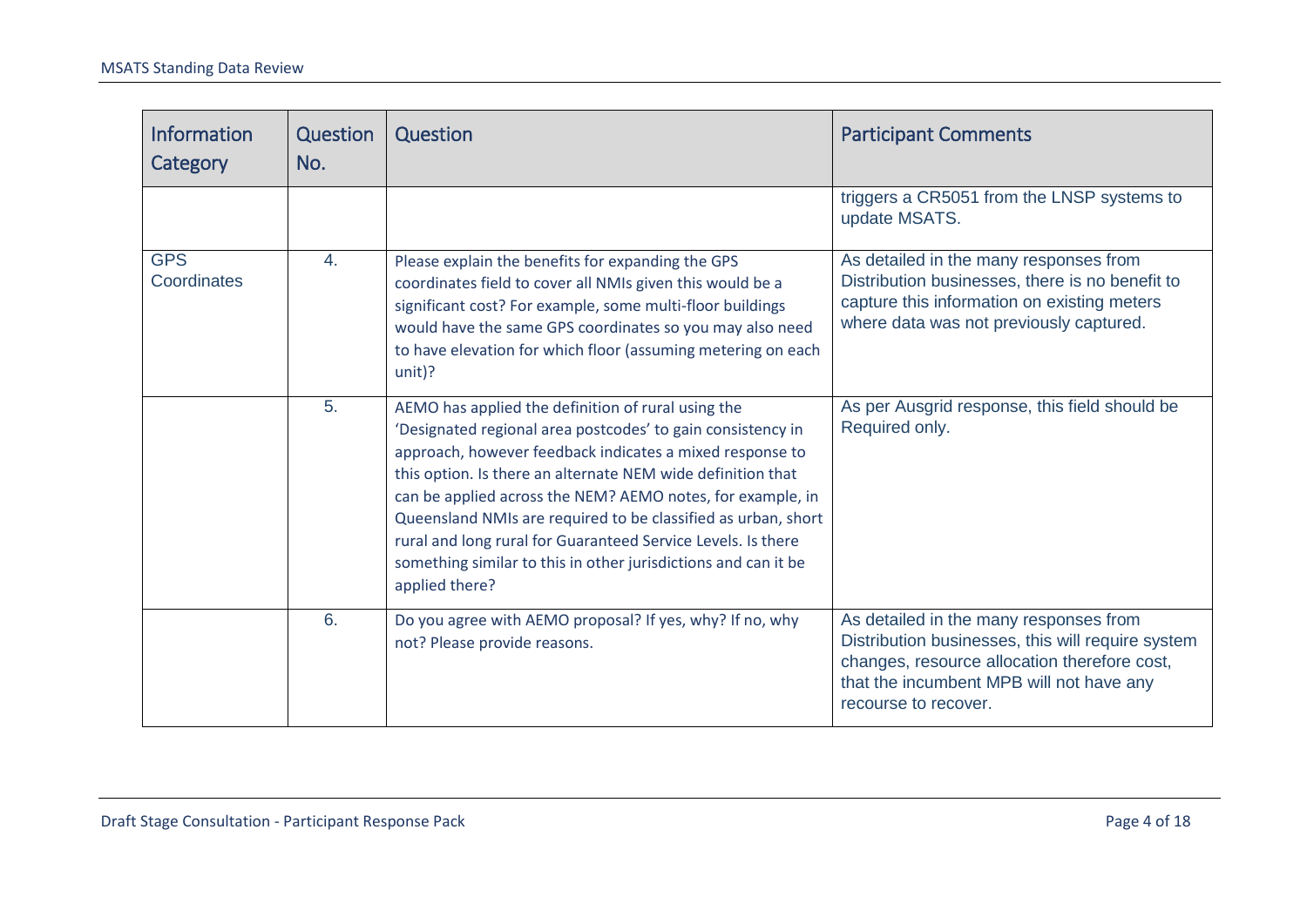| <b>Information</b><br>Category                    | Question<br>No. | Question                                                                                                                                                                   | <b>Participant Comments</b>                                                                                                                                                                 |
|---------------------------------------------------|-----------------|----------------------------------------------------------------------------------------------------------------------------------------------------------------------------|---------------------------------------------------------------------------------------------------------------------------------------------------------------------------------------------|
|                                                   |                 |                                                                                                                                                                            | Agree that meter exchanges, meter churns and<br>new connections should be included in<br>capturing GPS location details.                                                                    |
| <b>Network</b><br>Additional<br>Information field | 7 <sub>1</sub>  | What uses do participants (retailers, networks and metering<br>parties) have for the Network Additional Information field?                                                 | This field is not used by Evoenergy                                                                                                                                                         |
|                                                   | 8.              | Are there other fields that may be suitable to apply this<br>information? For example, Meter Location field with an<br>increased character length available for the field. | AEMO and Tas Networks should discuss this<br>further for consideration. Preferred option is to<br>remove the field.                                                                         |
|                                                   | 9.              | Do you agree with retaining the Network Additional<br>Information field?                                                                                                   | No, as it does not provide value to the process.<br>If Tasmania use it for their meter register circuit<br>information, then make it Required for them,<br>and Not Required for all others. |

#### 2.2 Data Transition

| Information<br>Category | <b>Question</b><br>No. | <b>Question</b>                                                                                            | <b>Participant Comments</b> |
|-------------------------|------------------------|------------------------------------------------------------------------------------------------------------|-----------------------------|
| Scenarios               | 10.                    | For Removed fields, would you prefer Option 1 (retain history)   Option 2<br>or Option 2 (remove history)? |                             |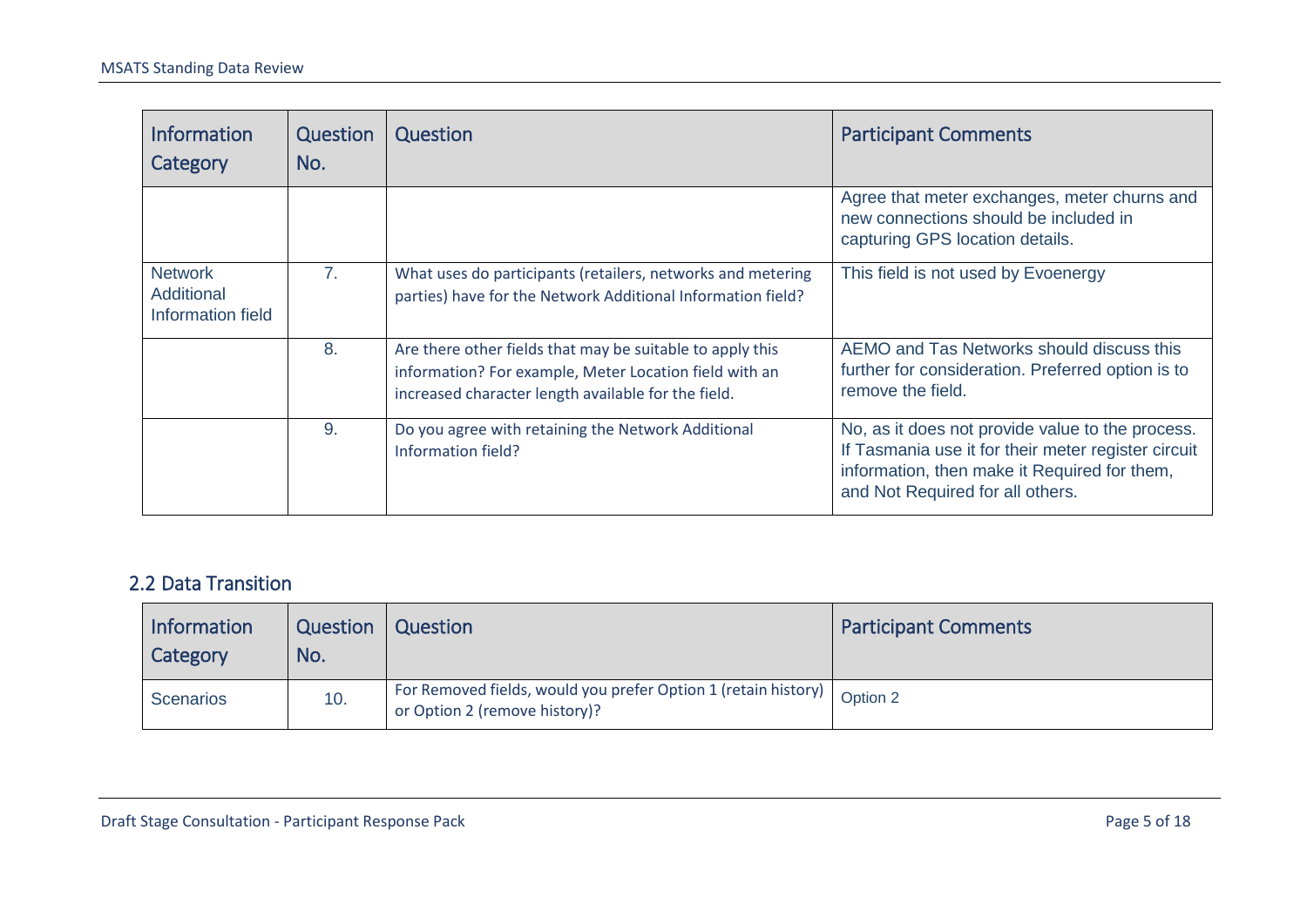| <b>Information</b><br>Category                          | Question<br>No. | Question                                                                                           | <b>Participant Comments</b> |
|---------------------------------------------------------|-----------------|----------------------------------------------------------------------------------------------------|-----------------------------|
| Scenario 2: Add<br>a new field<br>(Proposed<br>Fields)  | 11.             | For Added fields, would you prefer Option 1, 2a, 2b, 2c, 3, 4<br>or $5?$                           | Option 1                    |
|                                                         | 12.             | If you choose Option 2a, please choose between i(a) or i(b)<br>and provide answers for ii.         | N/A                         |
|                                                         | 13.             | If you choose Option 2b, please choose between i(a) or i(b)<br>and provide answers for ii and iii. | N/A                         |
|                                                         | 14.             | If you choose Option 2c, please choose between for i(a) or<br>$i(b)$ .                             | N/A                         |
|                                                         | 15.             | Do you have any further comment regarding the above?                                               | <b>Nil</b>                  |
| Scenario 3:<br>Amend an<br>existing field (To<br>Amend) | 16.             | For Amended fields, would you prefer Option 1, 2a, 2b, 3, 4<br>or $5?$                             | Option 1                    |
|                                                         | 17.             | If you choose Option 2a, please choose between i(a) or i(b)<br>and provide answers for ii.         | N/A                         |
|                                                         | 18.             | If you choose Option 2b, please choose between i(a) or i(b)<br>and provide answers for ii and iii. | N/A                         |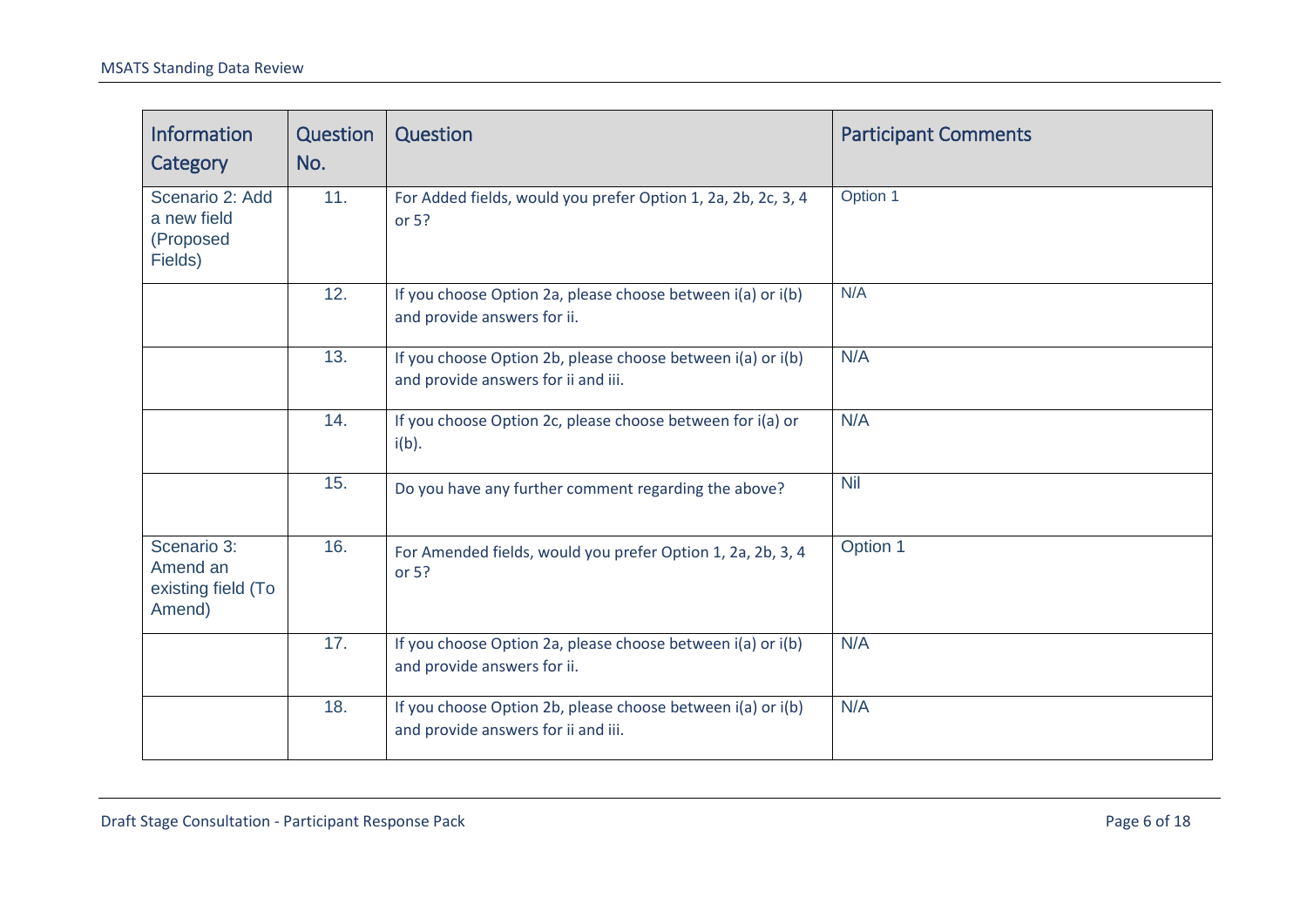| <b>Information</b><br>Category                    | Question<br>No. | Question                                                                                              | <b>Participant Comments</b>                                                       |
|---------------------------------------------------|-----------------|-------------------------------------------------------------------------------------------------------|-----------------------------------------------------------------------------------|
|                                                   | 19.             | Please provide any further details required                                                           | <b>Nil</b>                                                                        |
| Outbound<br><b>Notification</b><br><b>Options</b> | 20.             | For Outbound Notifications, would you prefer Option 1, 1a, 2,<br>or $3?$                              | Option 2                                                                          |
|                                                   | 21.             | Do you have an alternate method of receiving Outbound<br>Notifications? If so, please provide details | Prefer csv file to manage only those uploads<br>necessary for Evoenergy business. |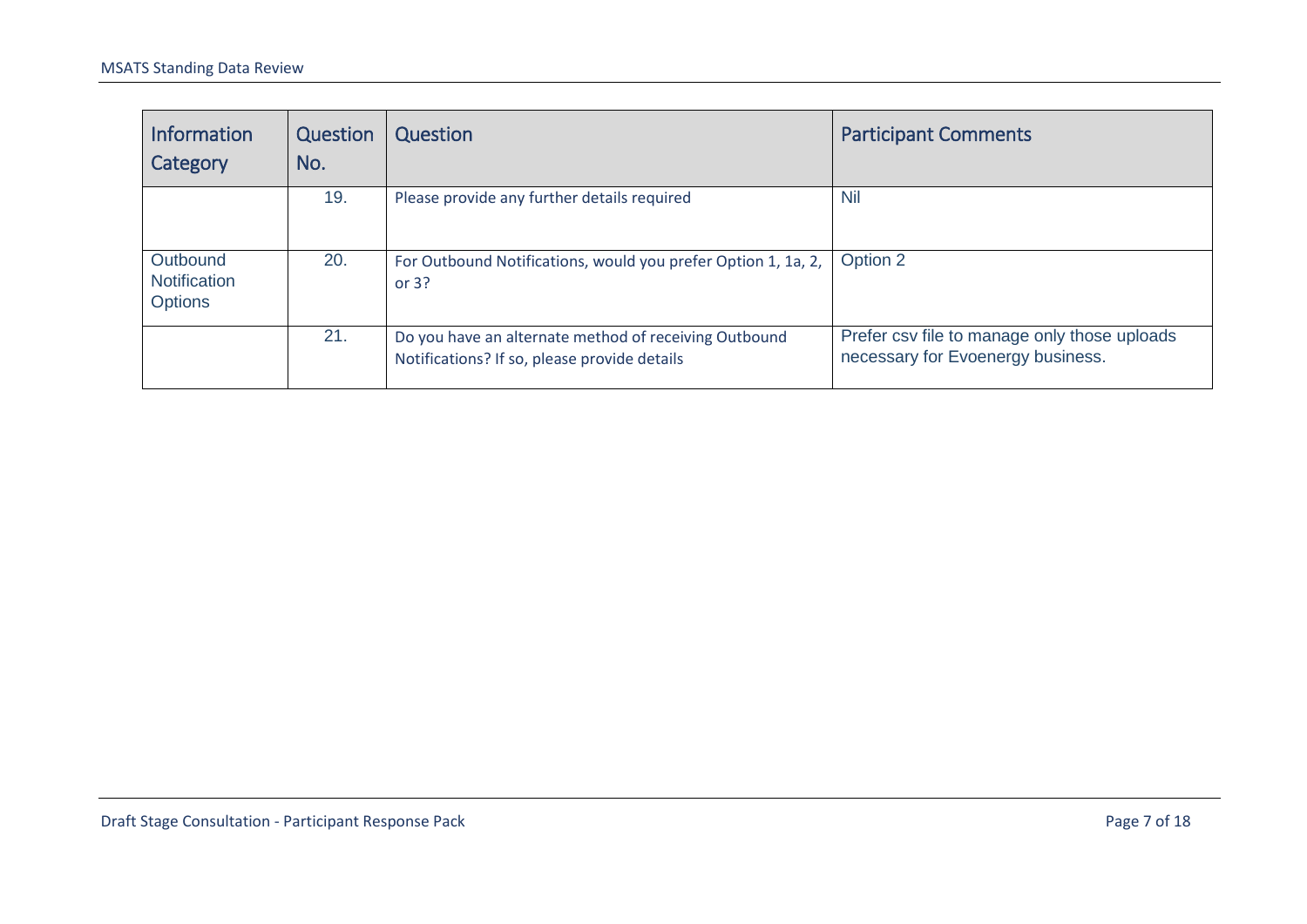#### 2.3 Other Matters

| <b>Information</b><br>Category       | Question<br>No. | Question                                                                                                                                                                                                   | <b>Participant Comments</b>                                                                                                                                                                                                                                                                                                                                                                                                                                                                                                                                                                                                                                          |
|--------------------------------------|-----------------|------------------------------------------------------------------------------------------------------------------------------------------------------------------------------------------------------------|----------------------------------------------------------------------------------------------------------------------------------------------------------------------------------------------------------------------------------------------------------------------------------------------------------------------------------------------------------------------------------------------------------------------------------------------------------------------------------------------------------------------------------------------------------------------------------------------------------------------------------------------------------------------|
| <b>Consumer Data</b><br><b>Right</b> | 22.             | Do you agree with the proposed new fields?                                                                                                                                                                 | The new proposed fields accommodate the<br>ACCC requirements, but why have the flag for<br>when an account holder changes? Will a<br>Retailer change also set this flag?                                                                                                                                                                                                                                                                                                                                                                                                                                                                                             |
|                                      | 23.             | What types of scenarios $-$ including specific examples $-$ could<br>be envisaged which would raise complexities whose resolution<br>would be required in order to achieve the data sharing<br>objectives? | This meets minimum requirements, but the<br>'Change in Account Holder' values, what are<br>they expected to be?<br>1. If "Yes" value, then keeps it simple for<br>AEMO. When they get a data sharing<br>request, using the dates from that and<br>the new fields they could do an API call<br>to the retailer/s in that period/s for<br>validation before providing data. Even a<br>third party would still have to quote the<br>customer details.<br>2. If it is going to have customer details<br>should it also have the phone number<br>for verification that you have the correct<br>person?<br>3. Should it be a repeating field to<br>accommodate many names? |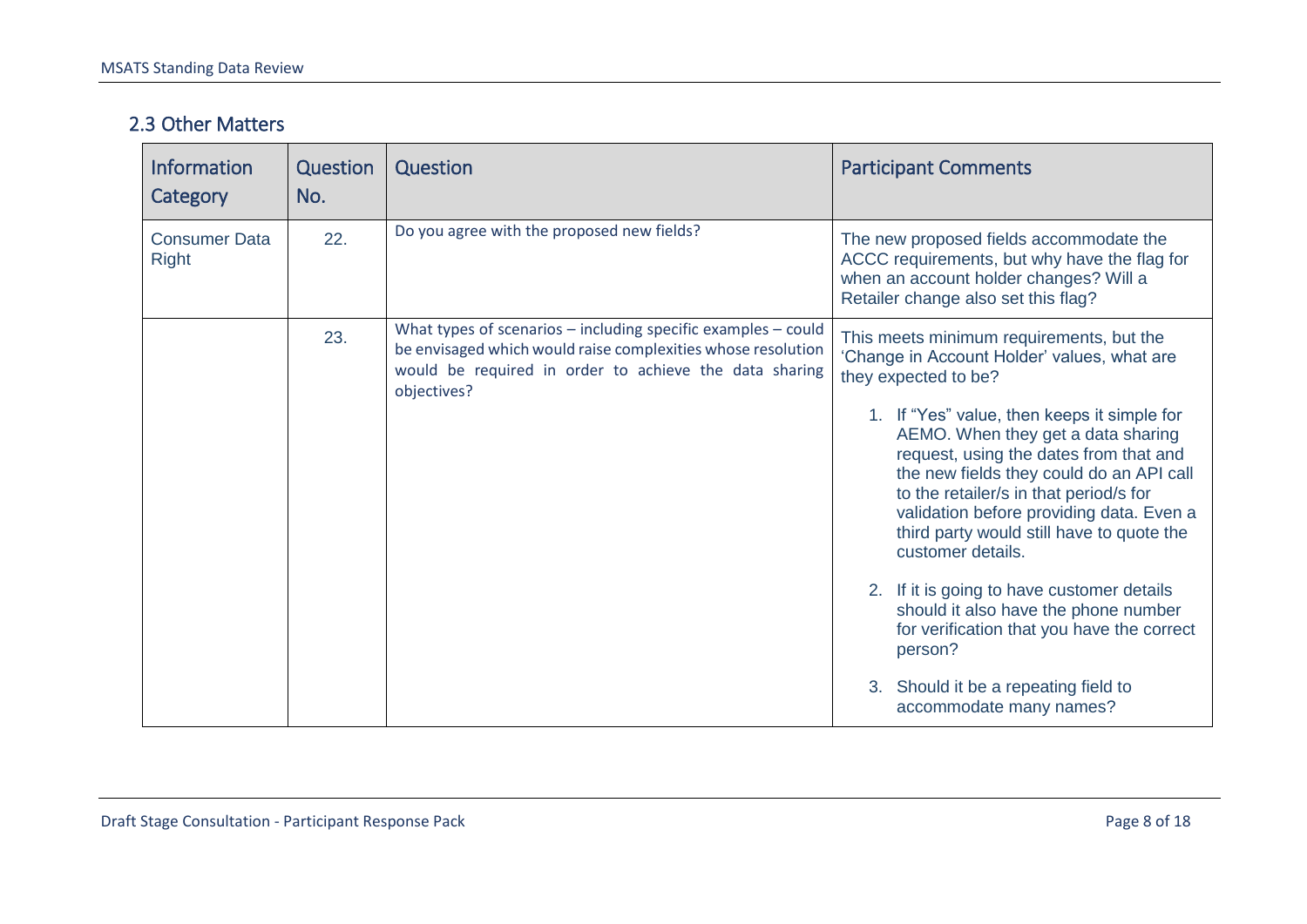| <b>Information</b><br>Category | Question<br>No. | Question                                                                                                                               | <b>Participant Comments</b>                                                                                                                                                                                                                                                               |
|--------------------------------|-----------------|----------------------------------------------------------------------------------------------------------------------------------------|-------------------------------------------------------------------------------------------------------------------------------------------------------------------------------------------------------------------------------------------------------------------------------------------|
|                                |                 |                                                                                                                                        | 4. How many verifications are expected in<br>each businesses system?<br>5. Will it be an API call from AEMO to the<br>Retailer for validation of details before<br>seeking from the 'Data Holder' (DH) the<br>metering data (should the DH do any<br>verification before releasing data)? |
|                                | 24.             | What sorts of consequences - including potential unintended<br>consequences - may need to be considered in respect of these<br>fields? | How do you know if J Doe is the same J Doe, or<br>if John and Jane Doe have a messy separation,<br>without having more information that the retailer<br>would hold?                                                                                                                       |
|                                | 25.             | Do you agree with the timeframe for updating the data in<br>these fields?                                                              | No, as more detail needs to be provided and<br>determined on what is the correct and most<br>efficient way forward.                                                                                                                                                                       |
|                                | 26.             | Are there other suggestions to help meet the ACCC's<br>objective?                                                                      | Why not have the flag set by the Accredited<br>Data Recipient (ADR) that determines if data<br>can be shared or not and from what date as that<br>is what the customer would have consented<br>(not exceeding 2 years)?                                                                   |
|                                |                 |                                                                                                                                        | If the ADR was the one that verified and<br>validated the customer information by doing a<br>defined protocol API to the Retailers systems,<br>and the retailer verifying that information as true<br>or false, then when request sent to AEMO, no                                        |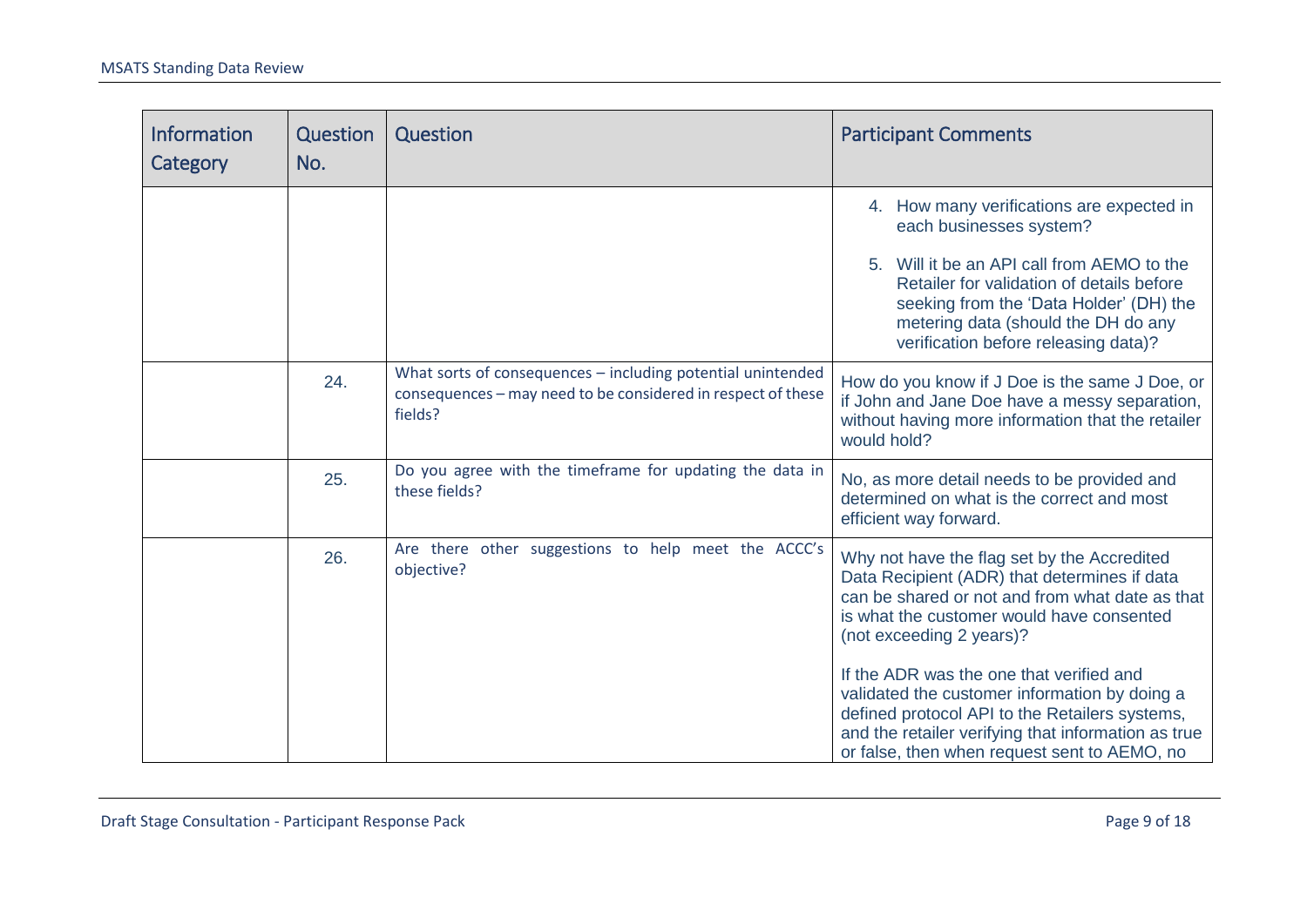| <b>Information</b><br>Category | Question<br>No. | Question                                                                                                                | <b>Participant Comments</b>                                                                                                                                                                                                                                                                                                                                                                                                                     |
|--------------------------------|-----------------|-------------------------------------------------------------------------------------------------------------------------|-------------------------------------------------------------------------------------------------------------------------------------------------------------------------------------------------------------------------------------------------------------------------------------------------------------------------------------------------------------------------------------------------------------------------------------------------|
|                                |                 |                                                                                                                         | requirement for any other complexities as other<br>participants in the flow only need the NMI if<br>from AEMO.                                                                                                                                                                                                                                                                                                                                  |
|                                | 27.             | Given this change commenced on 1 December 2017, to what<br>extent are you seeing issues with the population of the NTC? | 1. MPB's are failing to follow the direction<br>of the retailers meter install request e.g.<br>by submitting the obsolete energy tariff<br>for all data streams.                                                                                                                                                                                                                                                                                |
|                                |                 |                                                                                                                         | 2. The Meter install request detailed the<br>new NTC to be a legislated feed-in-tariff<br>(FiT) code, or Net Generation, but the<br>MPB loaded to MSATS a B stream with<br>a standard energy NTC, resulting in<br>customer complaints and manual<br>rectification along with loss of revenue<br>for the customer.                                                                                                                               |
|                                |                 |                                                                                                                         | 3. When adding the meter to MSATS, fail<br>to also add all the registers and suffix's,<br>e.g. only add the E stream (even though<br>B stream configured in meter for the<br>new PV generation) in that first<br>transaction. Result in customer<br>complaints and manual rectification to<br>now add, or in some cases, loss of<br>revenue for the customer, or retailer and<br>network as not rectified within MSATS<br>allowable timeframes. |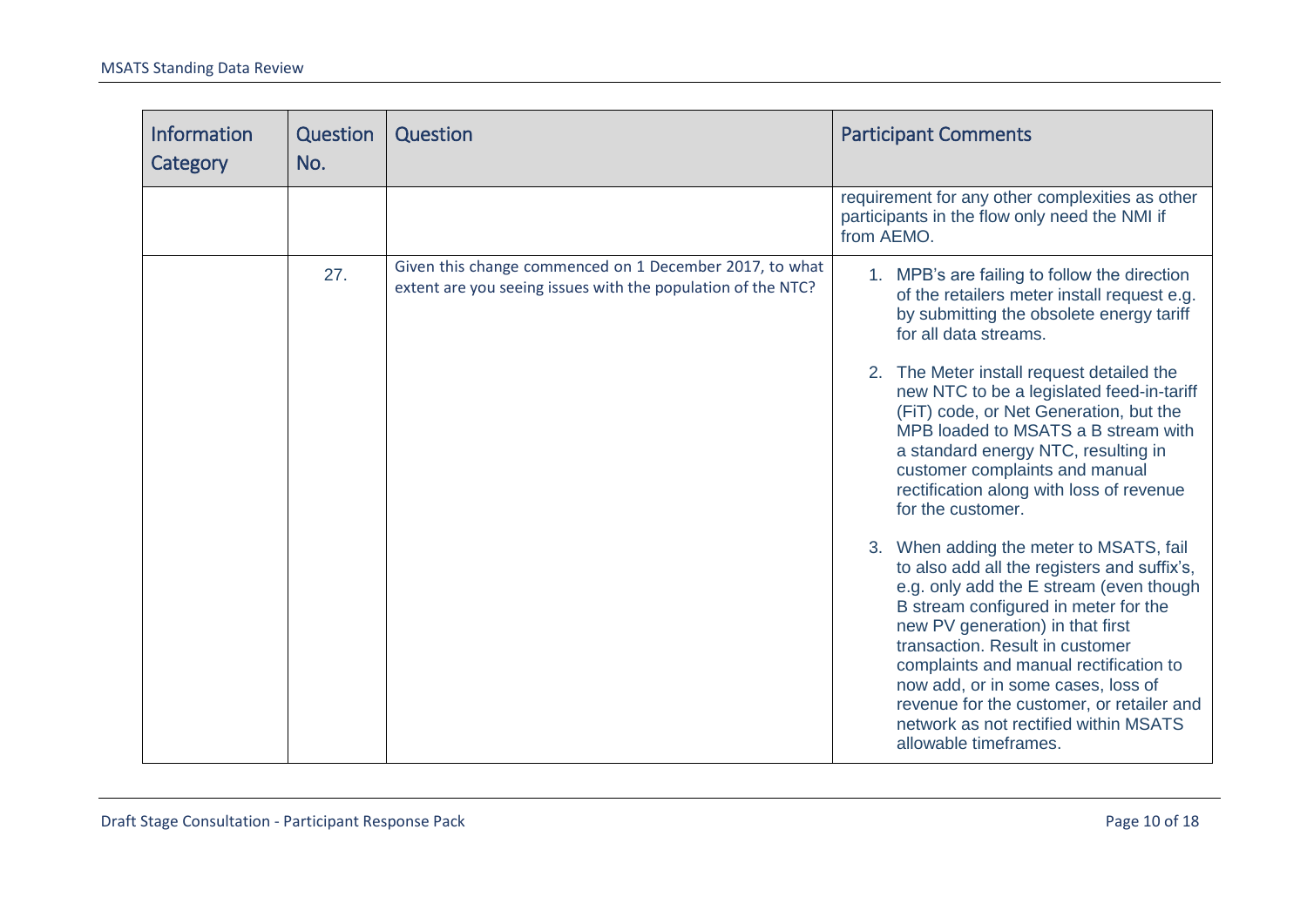| Information<br>Category | Question<br>No. | Question                                                                                                                                                                                                                                                                                                                                                                                                                                                                                                                                                                                                                                                                                                                                                                                                                                                                | <b>Participant Comments</b>                                                                                                                                                                                                                                                                                                                                                                                                                                                                                                                                                                                                                                                                                                                                    |
|-------------------------|-----------------|-------------------------------------------------------------------------------------------------------------------------------------------------------------------------------------------------------------------------------------------------------------------------------------------------------------------------------------------------------------------------------------------------------------------------------------------------------------------------------------------------------------------------------------------------------------------------------------------------------------------------------------------------------------------------------------------------------------------------------------------------------------------------------------------------------------------------------------------------------------------------|----------------------------------------------------------------------------------------------------------------------------------------------------------------------------------------------------------------------------------------------------------------------------------------------------------------------------------------------------------------------------------------------------------------------------------------------------------------------------------------------------------------------------------------------------------------------------------------------------------------------------------------------------------------------------------------------------------------------------------------------------------------|
|                         | 28.             | If AEMO was to review the obligations on NTC, out of the<br>options proposed, which do you see being the most effective<br>to address the current issues experienced. Please provide<br>reasons as to why you think the options you've chosen would<br>address the issue.<br>a) Compliance options for MPB performance for<br>incorrectly populating NTC<br>b) Retailer obligations to inform the MC and MPB of the<br>appropriate NTC<br>c) Network obligations to correct an incorrectly populated<br>NTC within three business days; and or<br>d) If networks are provided the obligation to populate NTC<br>then they will have only three business days to correctly<br>populate this after the metering installation details are<br>provided by the MPB, this will ensure there are not<br>additional delays to the commissioning of the meter in<br><b>MSATS</b> | Option a) would not address some of the issues<br>as mentioned above in Q27.<br>Option b) is in place now, but in some cases,<br>the retailer also gets it wrong.<br>Option c) is BAU.<br>Option d) is preferred, with caveats.<br>LNSP must be able to update the NTC with site<br>status A, D, N, or G to meet the 3 business<br>days. This would be much more flexible and<br>improve processing and automation.<br>Alternatively, the NTC should be updated within<br>3 business days of the site status being<br>changed to A.<br>Make the field Required for the MPB.<br>1. Whatever they were passed from the<br>retailer they must populate, as this<br>would put the responsibility on multiple<br>parties.<br>2. If blank, three business days (with |
|                         |                 |                                                                                                                                                                                                                                                                                                                                                                                                                                                                                                                                                                                                                                                                                                                                                                                                                                                                         | above caveats) for the networks to<br>populate after receipt of the CR300x.                                                                                                                                                                                                                                                                                                                                                                                                                                                                                                                                                                                                                                                                                    |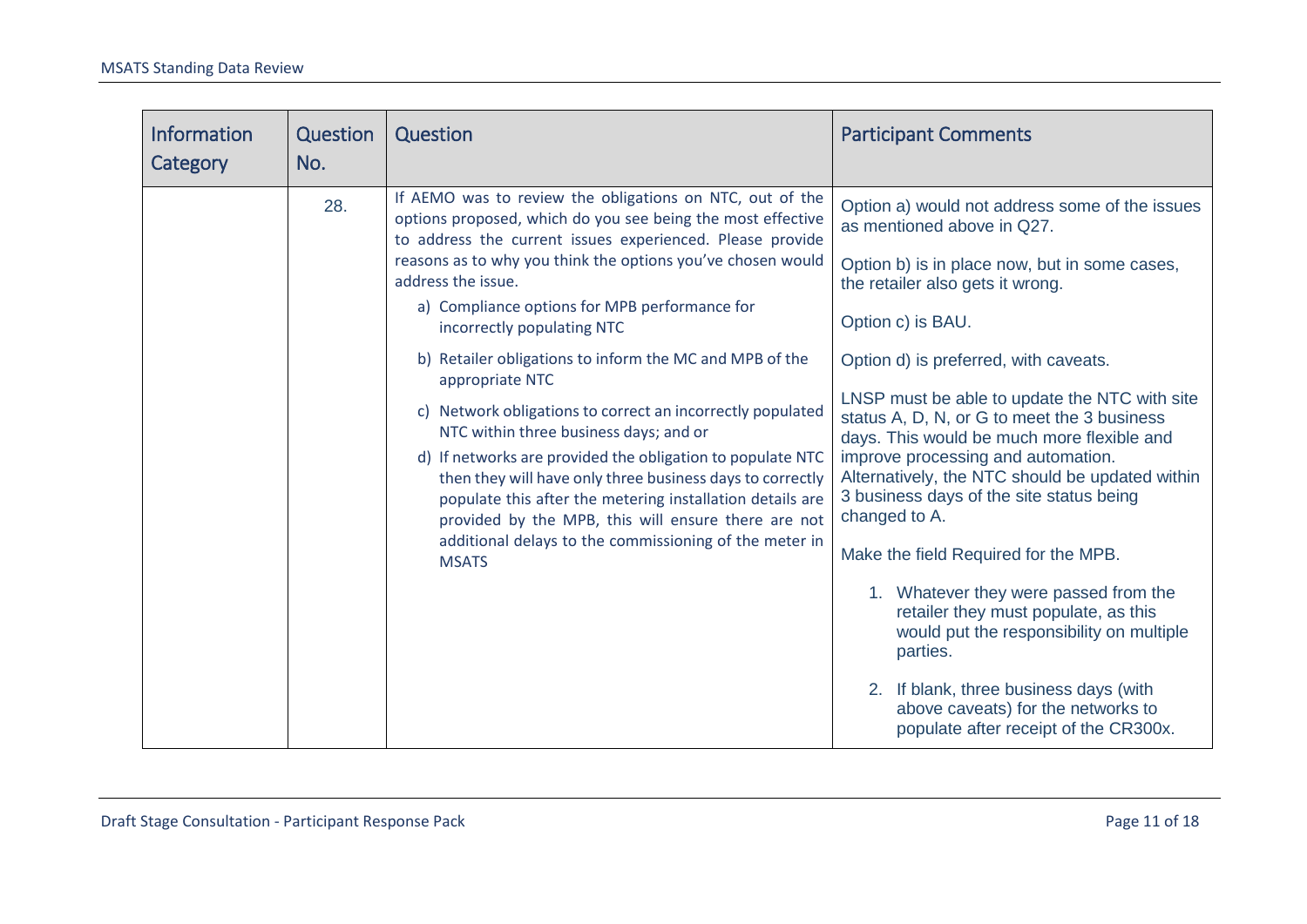<span id="page-11-0"></span>

| <b>Information</b><br>Category | Question<br>No. | Question                                                                        | <b>Participant Comments</b>                                                                                                                                                                                                                                                                                                                                                                                                                  |
|--------------------------------|-----------------|---------------------------------------------------------------------------------|----------------------------------------------------------------------------------------------------------------------------------------------------------------------------------------------------------------------------------------------------------------------------------------------------------------------------------------------------------------------------------------------------------------------------------------------|
|                                |                 |                                                                                 | 3. No ability for the MPB to update NTC for<br>1-4 meters via a CR3051.<br>Improved reporting on MPB. Current<br>4.<br>reports by AEMO track NMI status and<br>when updated timeframes. Is there a<br>similar report for MPB (or MDP data<br>streams) that monitors if a meter was<br>added to MSATS within defined<br>timeframes? Maybe the new Type 5 & 6<br>report to identify why new meter's<br>installed or changed could be expanded. |
|                                | 29.             | Do you have any comments on the options provided by<br><b>Endeavour Energy?</b> | Do not like option 2 as this would restrict<br>flexibility in retailers or networks ability to offer<br>new innovative tariff structures.<br>Option 1 was in place for many years, with NTC<br>Optional for the MPB. Preferred if option d)<br>above adopted.                                                                                                                                                                                |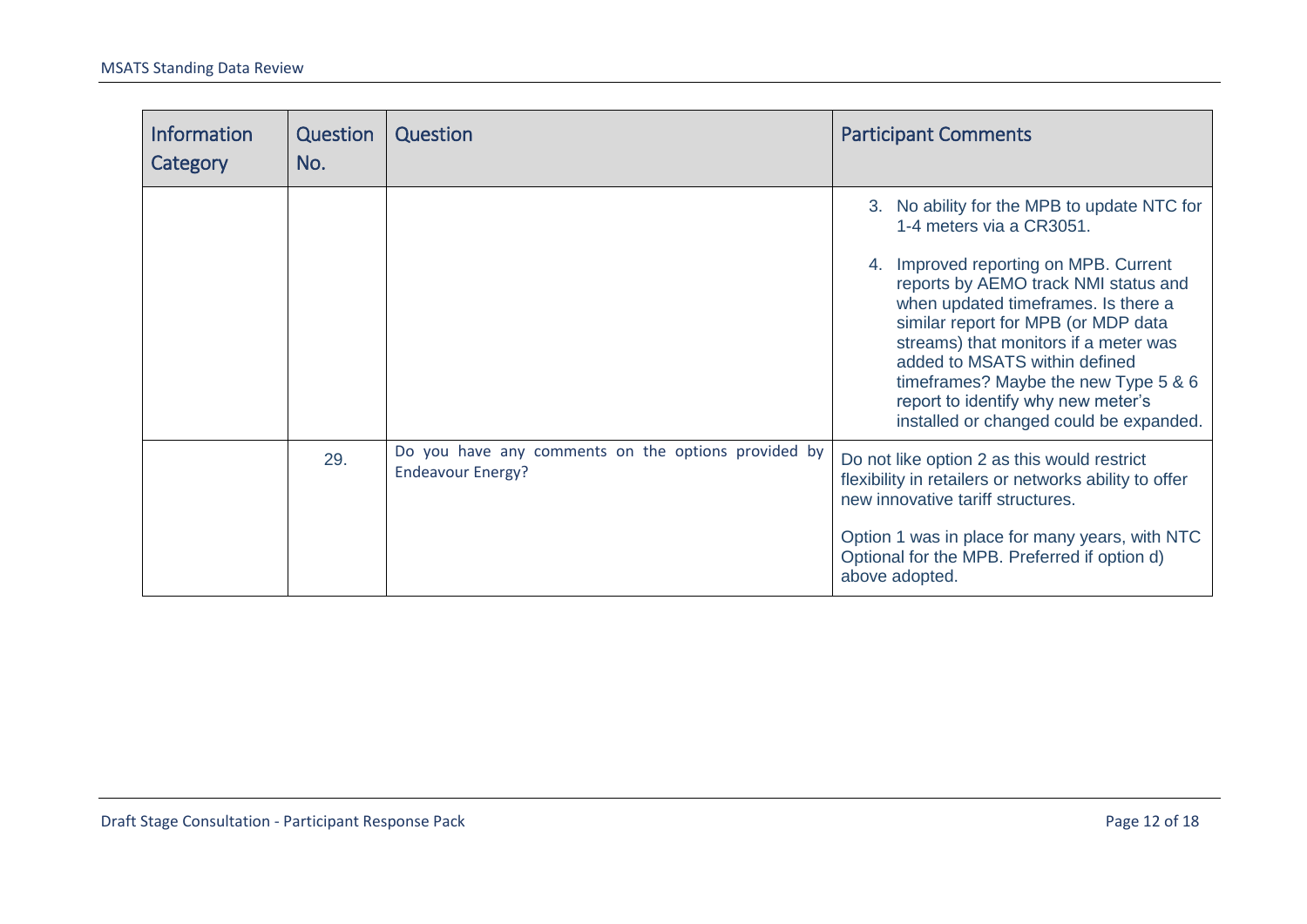# **3. Proposed Changes in MSATS Procedures - WIGS**

| <b>Section No/Field Name</b>                              | <b>Participant Comments</b>                                                                                                                                                                                                                                                                                     |
|-----------------------------------------------------------|-----------------------------------------------------------------------------------------------------------------------------------------------------------------------------------------------------------------------------------------------------------------------------------------------------------------|
| 4.1.4, 4.2.4, 4.3.4, 7.1.4, 7.1.5, 7.2.3,<br>7.3.4, 9.1.4 | What is the "House Number To"? Could not find it in any of the consultation draft reports or any<br>description on why it was getting introduced. Using the example for Standing Data for MSATS<br>Guideline, if a participant does a NMI Discovery for 8 Smith St, will they get this NMI back as a<br>result? |
|                                                           |                                                                                                                                                                                                                                                                                                                 |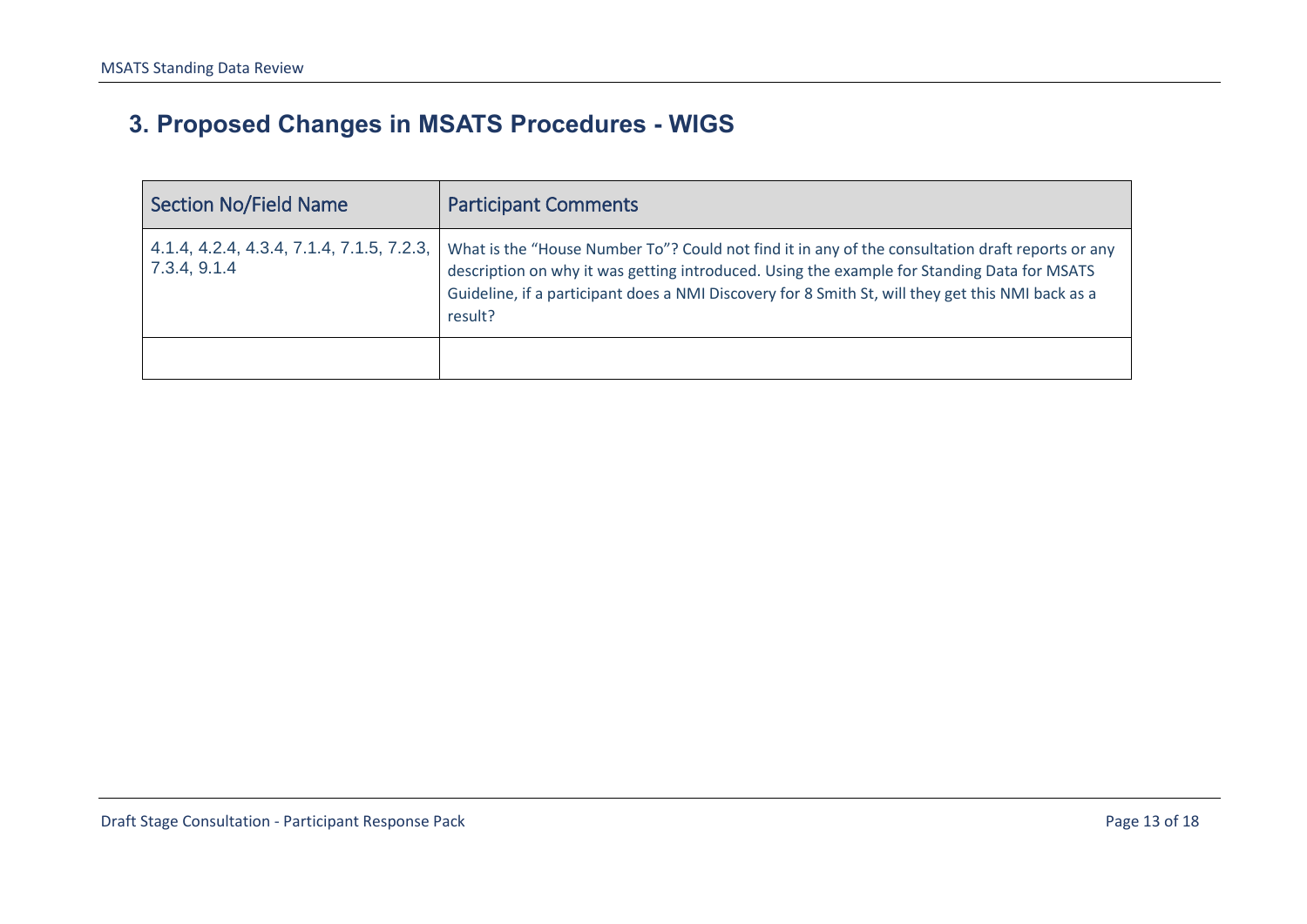# **4. Proposed Changes in MSATS Procedures - CATS**

| <b>Section No/Field Name</b>                                          | <b>Participant Comments</b>                                                                                                                                                                                                                                                        |
|-----------------------------------------------------------------------|------------------------------------------------------------------------------------------------------------------------------------------------------------------------------------------------------------------------------------------------------------------------------------|
| 2.7                                                                   | Reference appears to be incorrect when viewing PDF, as shows "O" and 13.6 removed, but when<br>you select it, then takes you to the correct area.                                                                                                                                  |
| 9.1.4, 9.2.4, 9.3.4, 9.4.4, 12.2.4,<br>12.2.5, 12.3.4, 12.5.4, 15.1.4 | What is the "House Number To"? Could not find it in any of the consultation draft reports or any<br>description on use. Using the example for Standing Data for MSATS Guideline, if a participant<br>does a NMI Discovery for 8 Smith St, will they get this NMI back as a result? |
|                                                                       |                                                                                                                                                                                                                                                                                    |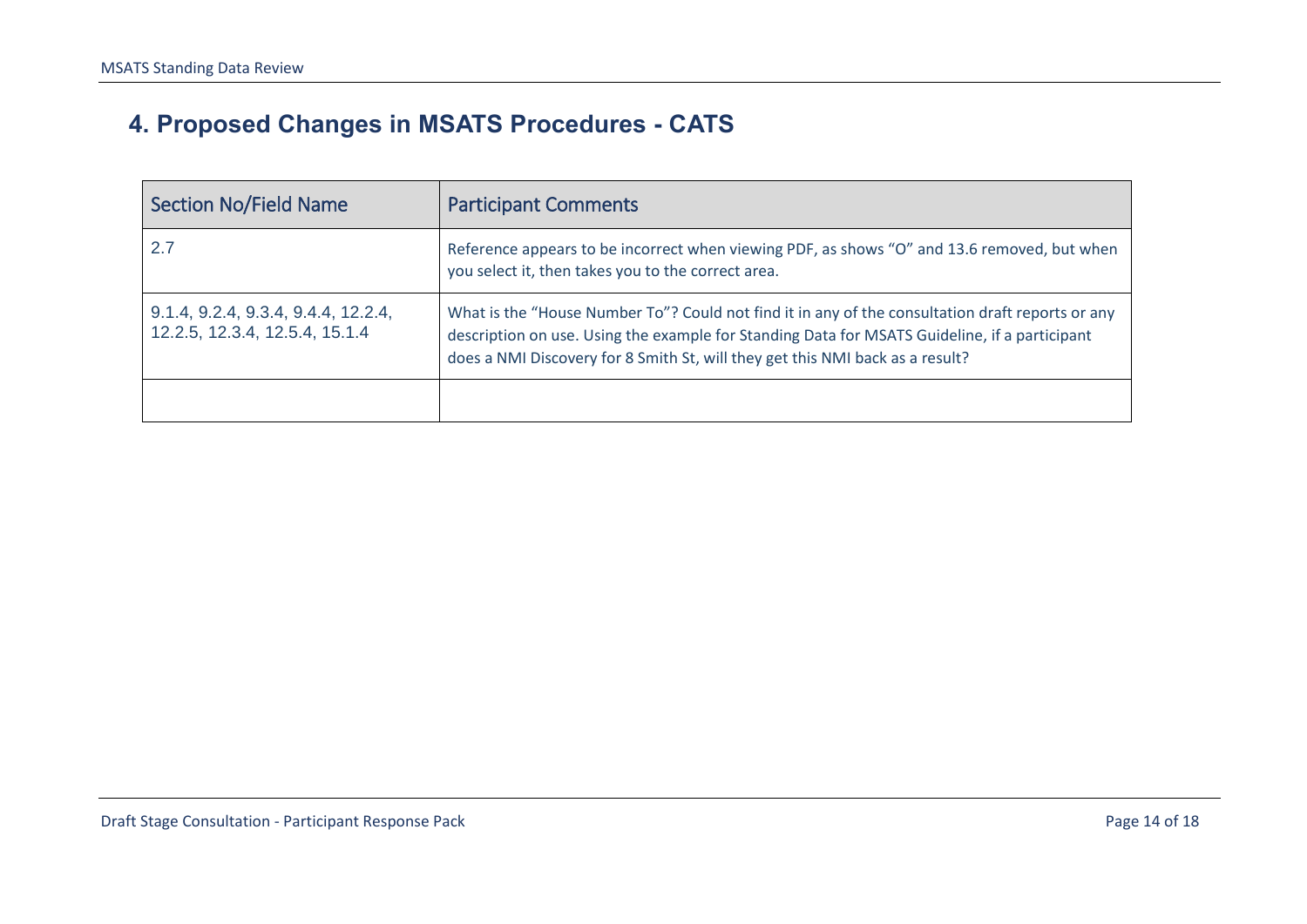# **5. Proposed Changes in Standing Data for MSATS Guideline**

| <b>Section No/Field Name</b> | <b>Participant Comments</b>                                                                                                                                                                                                                                                                                                                                                                                                                       |                         |                |                                 |                    |               |                    |
|------------------------------|---------------------------------------------------------------------------------------------------------------------------------------------------------------------------------------------------------------------------------------------------------------------------------------------------------------------------------------------------------------------------------------------------------------------------------------------------|-------------------------|----------------|---------------------------------|--------------------|---------------|--------------------|
| 9. Table 8                   | TimeOfDay - As per the Guide to MSATS Web Portal Table 6, and following consultation for Five<br>Minute Settlement – Metering Procedure Changes (Package 3) Standing Data for MSATS v5.0, this<br>field should align. All participants are using this value in the CR30xx now, please update this<br>document to align to NEM practice. Please include the following wording to clarify description.<br>For Interval meters, use code "INTERVAL". |                         |                |                                 |                    |               |                    |
| 13.3 Table 24                | Example CATS_REGISTER_IDENTIFIER for the TimeOfDay and ControlledLoad are incorrect and do<br>not match allowed values in Table 16 and 17 respectively                                                                                                                                                                                                                                                                                            |                         |                |                                 |                    |               |                    |
|                              | Data Element:                                                                                                                                                                                                                                                                                                                                                                                                                                     | Serial<br><b>Number</b> | Register<br>ID | UnitOf<br><b>Measure</b>        | <b>Time Of Day</b> | <b>Suffix</b> | Controlled<br>Load |
|                              | Values                                                                                                                                                                                                                                                                                                                                                                                                                                            | ABCD1111                | 01             | <b>KWH</b>                      | <b>ALLDAY</b>      | 11            | <b>No</b>          |
|                              |                                                                                                                                                                                                                                                                                                                                                                                                                                                   | <b>XYZA1112</b>         | 01             | <b>KWH</b>                      | <b>CONTROLLED</b>  | 42            | CL1                |
| 13.4 Table 26                | Example CATS_REGISTER_IDENTIFIER for the TimeOfDay and ControlledLoad are incorrect and do<br>not match allowed values in Table 16 and 17 respectively                                                                                                                                                                                                                                                                                            |                         |                |                                 |                    |               |                    |
|                              | Data Element:                                                                                                                                                                                                                                                                                                                                                                                                                                     | Serial<br><b>Number</b> | Register<br>ID | <b>UnitOf</b><br><b>Measure</b> | Time Of Day        | <b>Suffix</b> | Controlled<br>Load |
|                              | Values                                                                                                                                                                                                                                                                                                                                                                                                                                            | ABCD1111                | 1              | <b>KWH</b>                      | <b>PEAK</b>        | 11            | <b>No</b>          |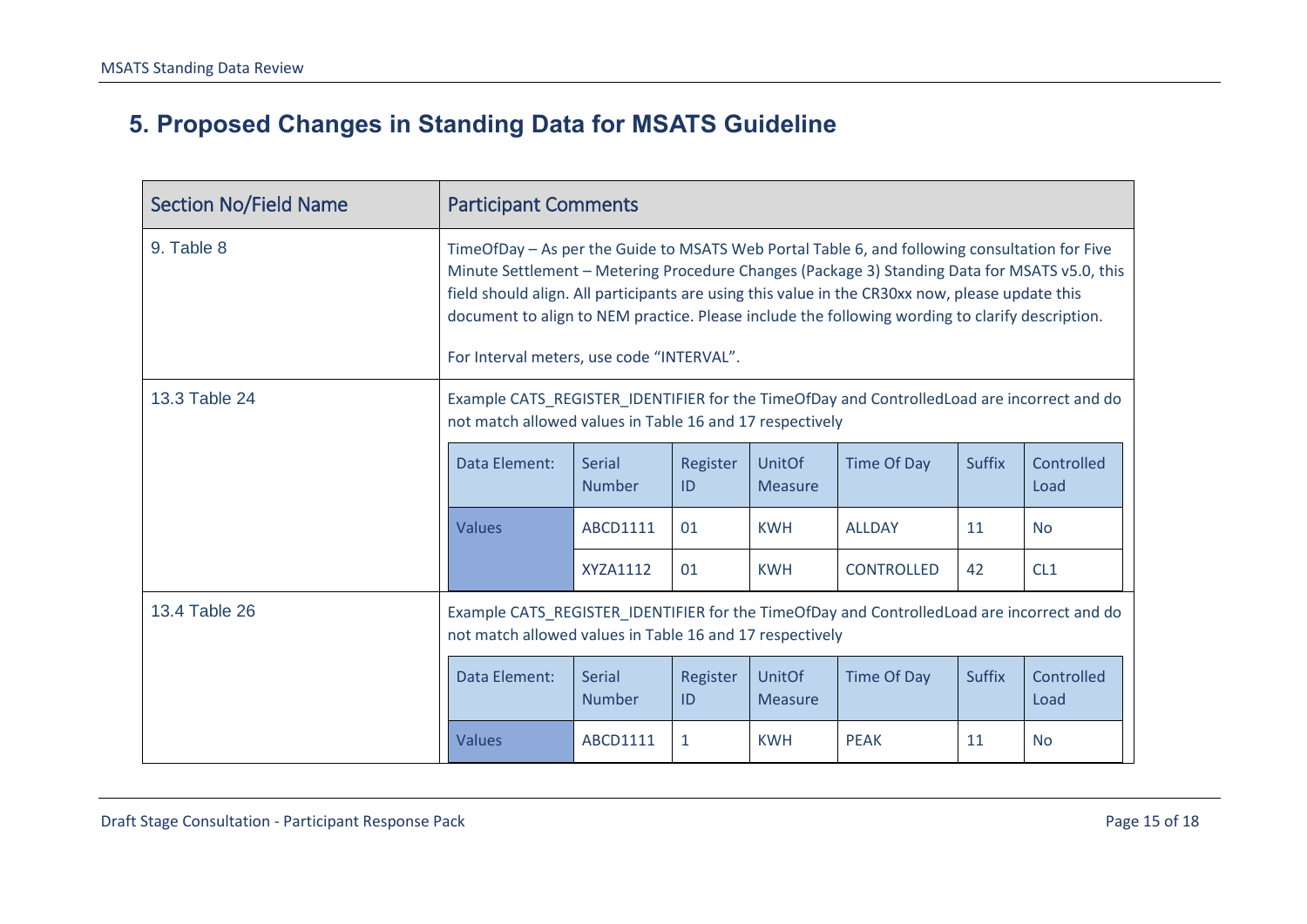| <b>Section No/Field Name</b> | <b>Participant Comments</b>                                                                                                                            |                                |                |                                 |                   |               |                    |
|------------------------------|--------------------------------------------------------------------------------------------------------------------------------------------------------|--------------------------------|----------------|---------------------------------|-------------------|---------------|--------------------|
|                              |                                                                                                                                                        | ABCD1111                       | $\overline{2}$ | <b>KWH</b>                      | <b>CONTROLLED</b> | 41            | CL3                |
| 13.5 Table 28                | Example CATS_REGISTER_IDENTIFIER for the TimeOfDay and ControlledLoad are incorrect and do<br>not match allowed values in Table 16 and 17 respectively |                                |                |                                 |                   |               |                    |
|                              | Data Element:                                                                                                                                          | <b>Serial</b><br><b>Number</b> | Register<br>ID | <b>UnitOf</b><br><b>Measure</b> | Time Of Day       | <b>Suffix</b> | Controlled<br>Load |
|                              | <b>Values</b>                                                                                                                                          | ABCD1111                       | $\mathbf{1}$   | <b>KWH</b>                      | <b>PEAK</b>       | 11            | <b>No</b>          |
|                              |                                                                                                                                                        | ABCD1111                       | $\overline{2}$ | <b>KWH</b>                      | <b>SHOULDER</b>   | 21            | <b>No</b>          |
|                              |                                                                                                                                                        | ABCD1111                       | 3              | <b>KWH</b>                      | <b>OFFPEAK</b>    | 31            | <b>No</b>          |
|                              |                                                                                                                                                        | ABCD1111                       | 4              | <b>KWH</b>                      | <b>CONTROLLED</b> | 41            | CL3                |
| 13.6 Table 30                | Example CATS_REGISTER_IDENTIFIER for the TimeOfDay are incorrect and do not match allowed<br>values in Table 16 and 17 respectively                    |                                |                |                                 |                   |               |                    |
|                              | Data Element:                                                                                                                                          | <b>Serial</b><br><b>Number</b> | Register<br>ID | <b>UnitOf</b><br><b>Measure</b> | Time Of Day       | <b>Suffix</b> | Controlled<br>Load |
|                              | <b>Values</b>                                                                                                                                          | ABCD1111                       | 01             | <b>KWH</b>                      | <b>PEAK</b>       | 11            | <b>No</b>          |
|                              |                                                                                                                                                        | ABCD1111                       | 02             | <b>KWH</b>                      | <b>OFFPEAK</b>    | 21            | <b>No</b>          |
|                              |                                                                                                                                                        | XYZA1112                       | 05             | <b>KWH</b>                      | <b>CONTROLLED</b> | 42            | CL <sub>2</sub>    |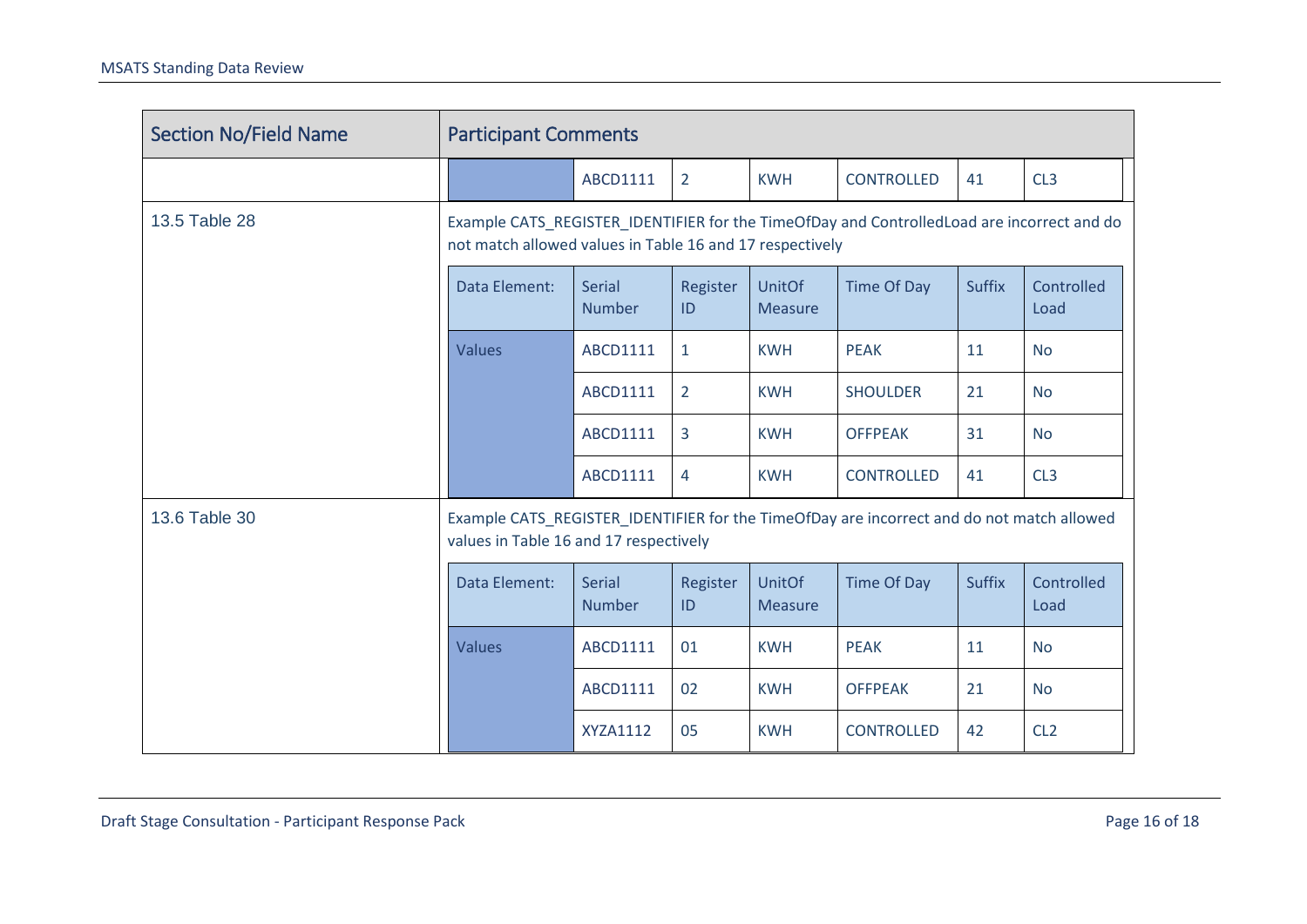| Section No/Field Name                      | <b>Participant Comments</b>                                                                                                                                                                                                                                              |
|--------------------------------------------|--------------------------------------------------------------------------------------------------------------------------------------------------------------------------------------------------------------------------------------------------------------------------|
| 14.1 All Tables with TimeOfDay<br>examples | The Value of "ALLDAY" is inconsistent with the Guide to MSATS Web Portal page 59, which<br>specifies the value for Interval meters must be "INTERVAL". All participants are using this value in<br>the CR30xx now, please update this document to align to NEM practice. |
| 17. Table $54$                             | TimeOfDay interval example should be "INTERVAL" as per Standing Data for MSATS v5.0                                                                                                                                                                                      |